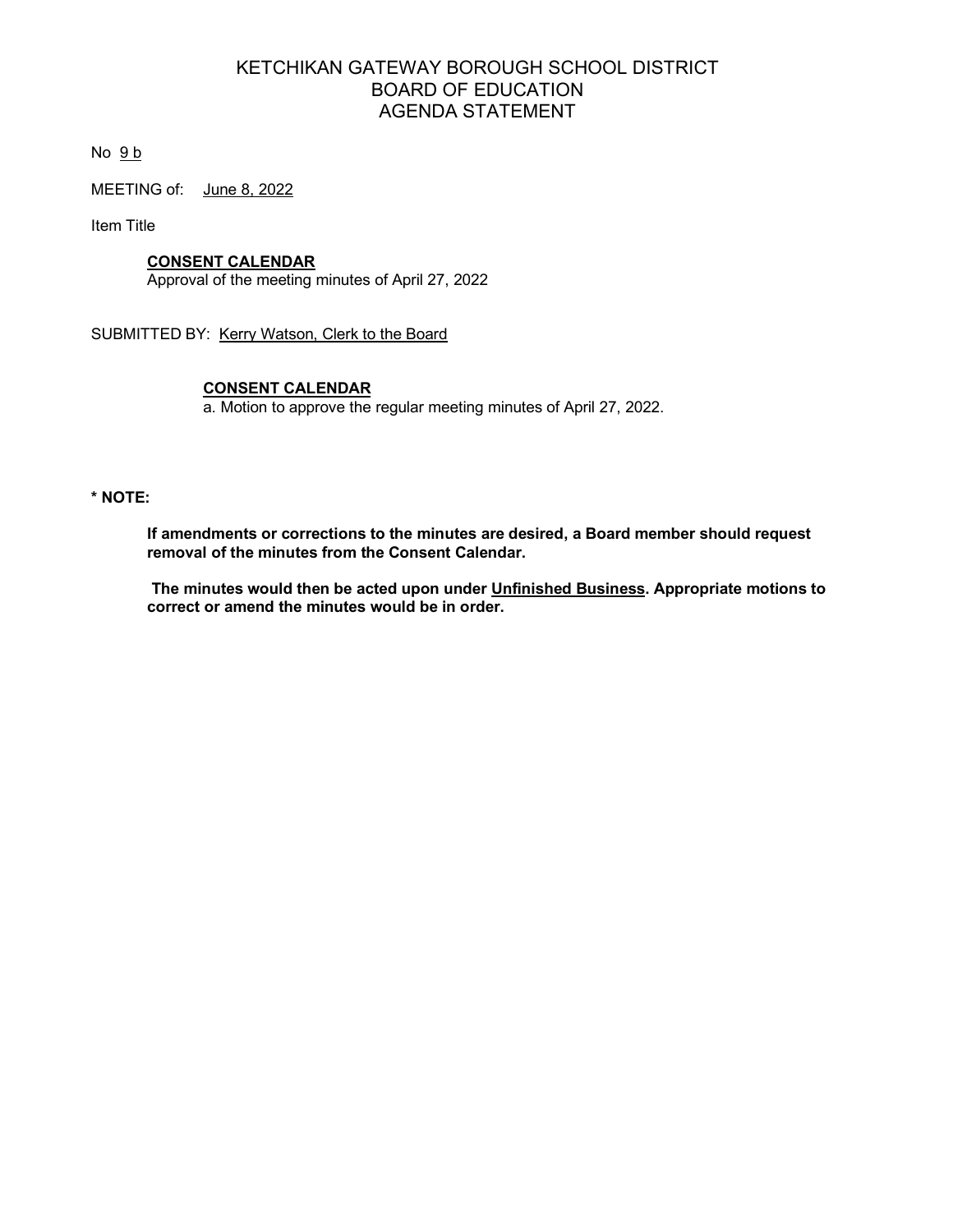#### **KETCHIKAN GATEWAY BOROUGH SCHOOL DISTRICT BOARD OF EDUCATION**

#### **WORKSESSION and FY'23 BUDGET ADOPTION Meeting of Wednesday, April 27, 2022 Ketchikan Gateway Borough Assembly Chambers**

#### **CALL TO ORDER; PLEDGE OF ALLEGIANCE; ROLL CALL**

The Ketchikan Gateway Borough Board of Education met in a combined worksession/regular session on the 27th day of April, 2022, in the Ketchikan Gateway Borough Assembly Chambers. Board President Stephen Bradford called the meeting to order at 6:00 p.m.

The following members were present to establish a quorum and due notice had been published: Board President Stephen Bradford; Board Clerk-Treasurer Bridget Mattson; and Board Members Diane Gubatayao; Jordan Tabb; Paul Robbins Jr.; and Nicole Anderson. Board Vice President Keenan Sanderson was absent and excused. Student Board Member Braxton Zink was also present.

Administrative staff present included Business Manager Katie Parrott; Interim Superintendent Melissa Johnson; and Board Clerk Kerry Watson.

## **CITIZEN REMARKS**

Sarah Campbell said that next year's budget doesn't adequately fund or support the English as a Second Language program at the secondary level. The program and staffing changes will mean the needs of the English Language Learner (ELL) students are not being met; and that violates federal education laws She asked the Board to look into the program.

Borough Mayor Rodney Dial, stating he was representing himself, asked for clear communication from the district to the Borough, and gave examples. He indicated the district's \$1.1 million "ask" of the Borough to address the district's health insurance pool deficit was going to reoccur, and not be a one-time situation; and that the district needed to be clear about that. Mr. Dial also said the fund was in the red, because of a prior School Board's commitment to health insurance premiums for a bargaining group. He shared his concern that a solution be found without taxing residents.

Czarina Cabillo, introduced herself as a junior at Kayhi, president of the FIL-AM cultural club and an ELL student. She related her experience when she first came to Ketchikan, describing the benefits of being able to meet other new immigrant students in the ESL classroom. She provided a copy of her statement as well as other written comments from fellow ELL students to the Board.

Princess Talinting contrasted her experiences with the ESL classroom when she first arrived in Ketchikan to a year later when there was no longer a classroom. She said she wants incoming student immigrants to have the same kind of initial experience she did.

Dr. Valerie Brooks also addressed the district's ELL program, stating that at the secondary level, it seems that the students' needs are not being met. She read from the district's ELL plan of services, and compared it to what is being planned for the ELL students. Ms. Brooks said the job of the School Board to see that all students are educated; but she added that the current educational model for the ELL students is possibly violating their civil rights.

Justin Breese stated his opposition to the posting of religious statements in district schools, including a tribal values document, which he said included such statements. He spoke about the "reverence for our creator" listed value and read from the Tlingit and Haida Central Council's website regarding stories of creation to support his viewpoint. Mr. Breese said he supports building cultural respect, but doesn't think the tribal values document is the appropriate means by which to do that. He also commented on the district's form on instructional materials, which he'd been provided to address the subject of the tribal values posting in the schools.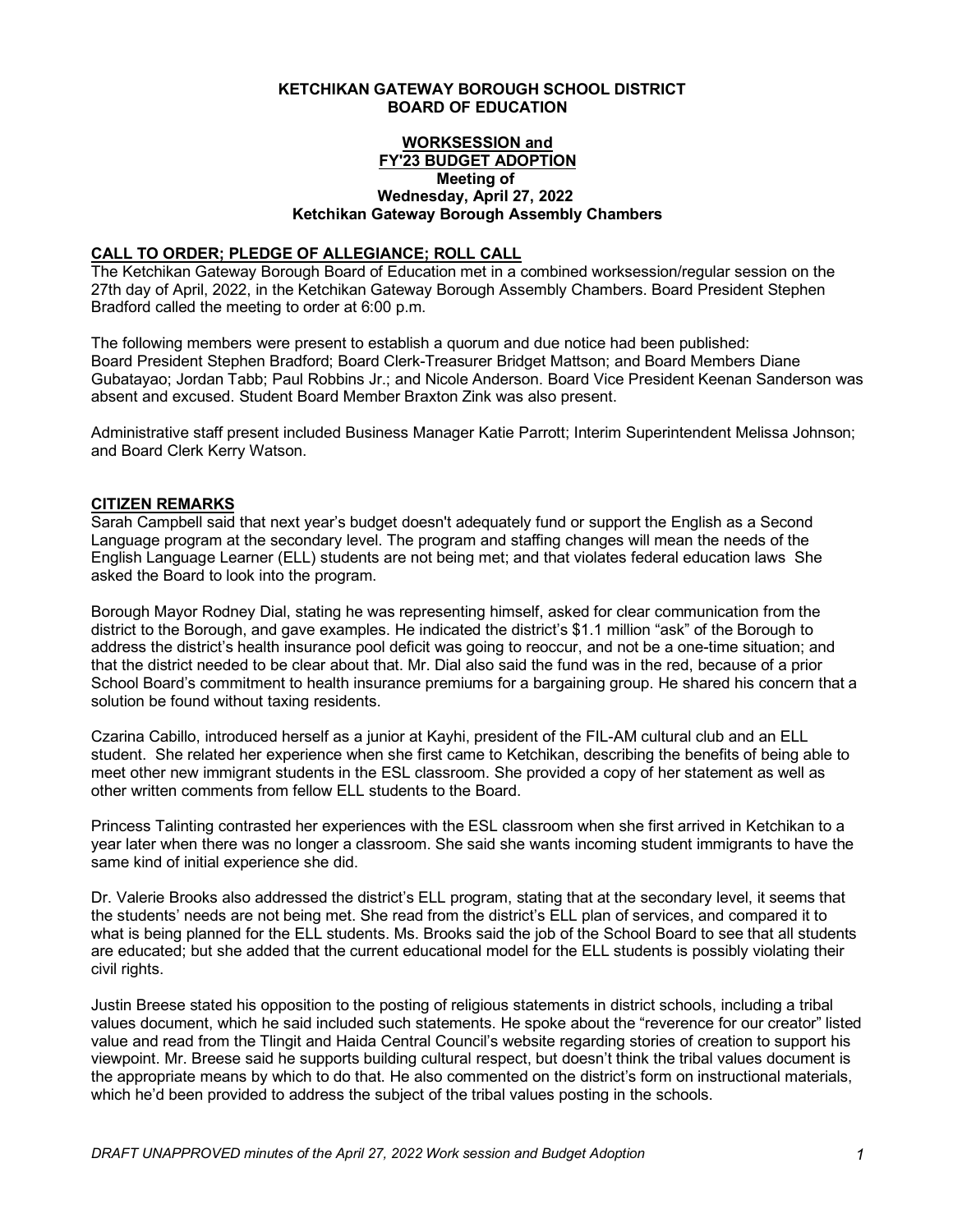Becky King said the school district is using tribal values as posted at the schools as part of the positive behavior support program. Cultural respect should be taught in a different manner, she said; and PBIS should be about behaviors, not values or beliefs.

Clarence Peele, who identified himself as a parent of three children in the school system, and as Tlingit and Haida, said that the tribal values are not religious. He also commented on the Board's meeting agenda template in which the land acknowledgement is given first, followed by the Pledge of Allegiance.

Erika Angeles said she moved here a year ago and was happy to see an ESL class, as she had attended one in her previous school in California. It helped her survive school, and improved her English, she said. She advocated for ESL to be a full-time class.

## **WORKSESSION**

A motion was made and seconded to enter into a work session. With no objection, the worksession began at 6:36 p.m.

## *Board Goals and Other Procedural Matters*

The Board discussed the process for Board goal-setting, board evaluations and evaluating the superintendent for about ten minutes. The group came to a consensus to discuss a superintendent evaluation at the second May meeting; and to discuss a board evaluation at the second meeting in June; and to create a sixth-month calendar to take care of these procedural matters.

A ten-minute break was taken before the next worksession topic of the FY '23 operating budget.

#### *FY '23 Operating Fund Budget - Staff Presentation*

Business Manager Katie Parrott provided an overview regarding the FY '23 operating fund budget, summarizing information initially presented at the April 13, 2022 budget presentation.Those points included that:

- It is projected the district would be "down" approximately \$300,000 in its basic entitlement funds;
- In addition to incorporating a \$1.1 million request of the Borough to go towards the health insurance deficit; the budget also incorporates much of the district's fund balance in order to balance the budget (These two factors total \$1.18 million).

Ms. Parrott also noted she had made an adjustment in the utilities line item, between the electric and fuel costs, as electrical costs were somewhat flat, while fuel costs were increasing.She also responded to some of the comments made under citizen remarks, and explained what she had recently reported to the Borough Assembly regarding the district budget and the district's self-insured health insurance pool.

President. Bradford addressed some of Mr. Dial's comments, including the funding request regarding the health insurance deficit. Mr. Bradford said he views this as a one-time situation; however, what the future will hold is uncertain.

Ms. Parrott next presented on preparation of the district budget, such as how "staff" is prioritized over "stuff"; the restricted and unrestricted areas of the budget; and incorporating of the school level budgets. For the latter, Ms. Parrott detailed each school's staffing, projected enrollment, and proposed budget, and its increase or decrease from FY 22.

#### **FY 23 Operating Budget - Board discussion**

For about 40 minutes, the Board asked questions and held discussion about the budget. Topics included: a discussion on the ELL program and staffing as raised during citizen remarks; the outlook for education legislation; student activities; and staffing trends that have resulted in increased costs.

The Board came out of worksession at 8:35 p.m. and entered regular session to act on the budget.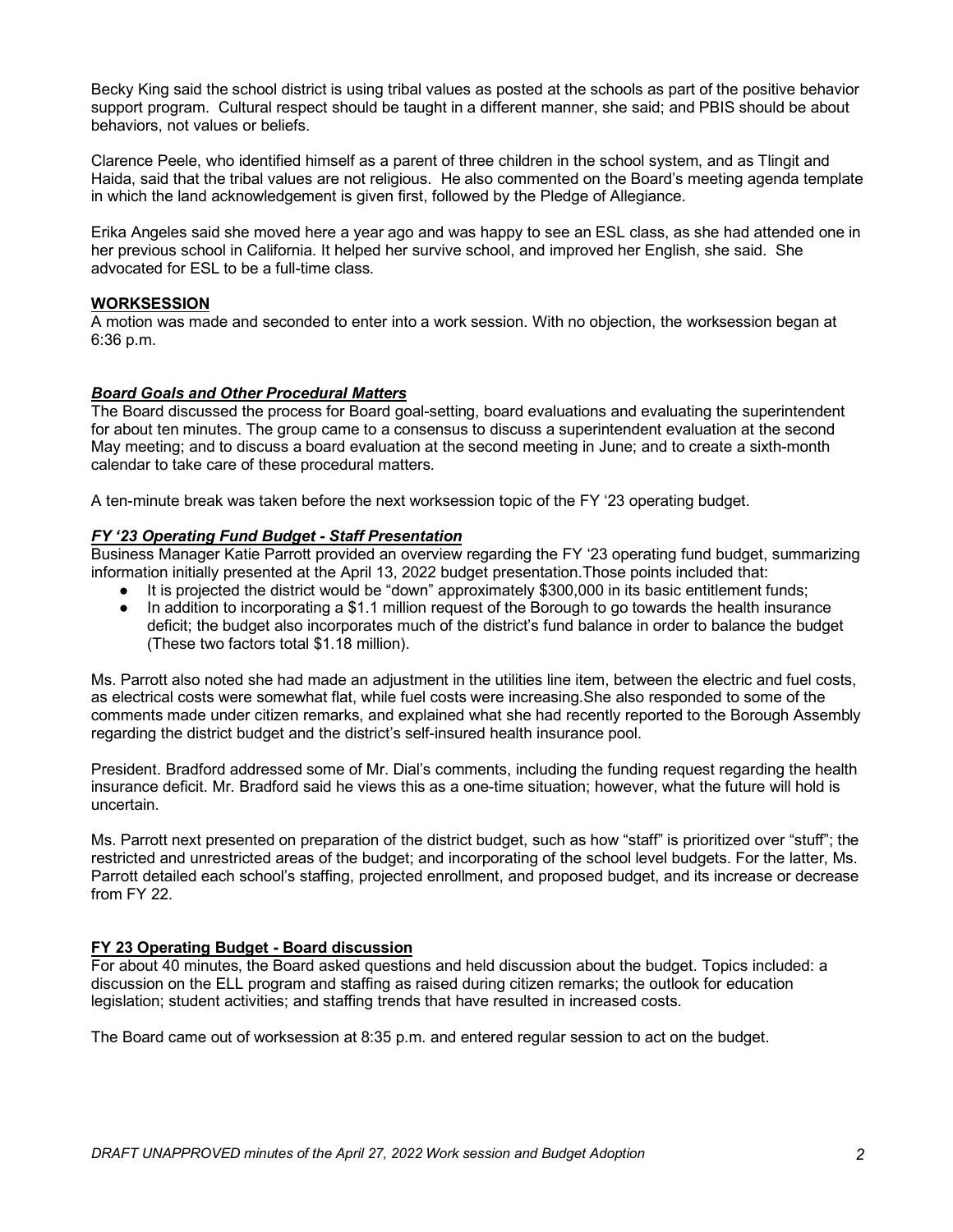**PUBLIC HEARING -BUDGET-** *Procedure (1) Citizens may give public comment regarding the subject of the hearing; (2) the public hearing is closed; (3) opportunity for Board discussion and decision.*

a. Motion to adopt the FY'23 Operating Fund Budget.

#### Public Hearing

Rodney Dial said that what he'd just heard in the budget presentation was that changes were needed in the health insurance program, but nothing had been done structurally. Mr. Dial stated that if no structural changes have been made in the district's health insurance pool, why would a change be expected? He warned that with the Board's request of \$1.1 million from the Borough to address that issue, with possibly \$1.1 million next year, the district would be very close to the local funding cap. The district needs to do something about the health insurance program, he stated, adding that it had contracts coming up. with contracts coming up. Mr. Dial asked that the district's budget information be laid out for the layman. This type of presentation would include: what are the district's total costs this year; what were the total costs last year; what is the student count this year; and what was it last year? he said. Mr. Dial also said that using the terms "flat funding" in reference to the budget was a perspective.

Gabe Asper, English teacher at Schoenbar, commented on his role which also includes teaching ESL students. He described his background and previous experience with ESL students. He spoke about staffing for ESL and the difficulty of addressing the needs of the ESL students, in answer to some questions from Board members. He noted comments about the need for speech pathologists, and said there is also a need for adequate staff for ESL students. Using a paraprofessional to serve ESL students at the secondary level rather than a certified teacher will mean that the students do not have a classroom, said Mr. Asper. He said the program needs a fulltime ESL teacher.

#### **Motion to approve the FY 23 Operating Fund Budget, in the amount of \$42,629,026, in second reading. \*** Moved by: ROBBINS JR; Second by: MATTSON

Board Discussion Board Member Jordan Tabb said that ELL staffing is not something the Board can address in this budget cycle, but added that it was discouraging that some students' needs aren't being met. He said he hopes the board will continue to look closely at this issue.

Mr. Robbins said he planned to vote in favor of the operating budget, but stated his appreciation for Mr. Dial's testimony and the discussion on the health insurance issue. He said he agreed with the perspective that the board needs to deal with the health insurance program and not kick the can down the road. He asked that the issue be on an immediate agenda for the Board to address the problem rather than the district keep asking for money.

Board Member Mattson stated that suggesting that the health insurance deficit hasn't been addressed isn't factual. She listed the work done by the last health insurance task force, including talking to insurance brokers and scrutinizing the fund and its use by staff. The task force determined it was best to continue being self-insured. She added that gains were being made on the deficit, and then COVID effectively reversed those. Contractually, the district will soon activate another health insurance task force, she said.

Ms. Gubatayao thanked Mayor Dial for coming to the meeting. She commented that other school districts are also struggling with health insurance costs. She stated she would vote for the budget, but has reservations.

#### **ROLL CALL** *Student Member Braxton Zink (preferential vote) - AYE* **TABB, ANDERSON, ROBBINS JR., GUBATAYAO, MATTSON, BRADFORD - ALL AYES**

#### *MOTION APPROVED*

*\* The operating fund budget as approved is attached to these minutes for reference.* 

#### **BOARD COMMENTS**

Braxton stated that his last meeting would be May 11 as the scholarship assembly occurs on May 25, the date of the second Board meeting.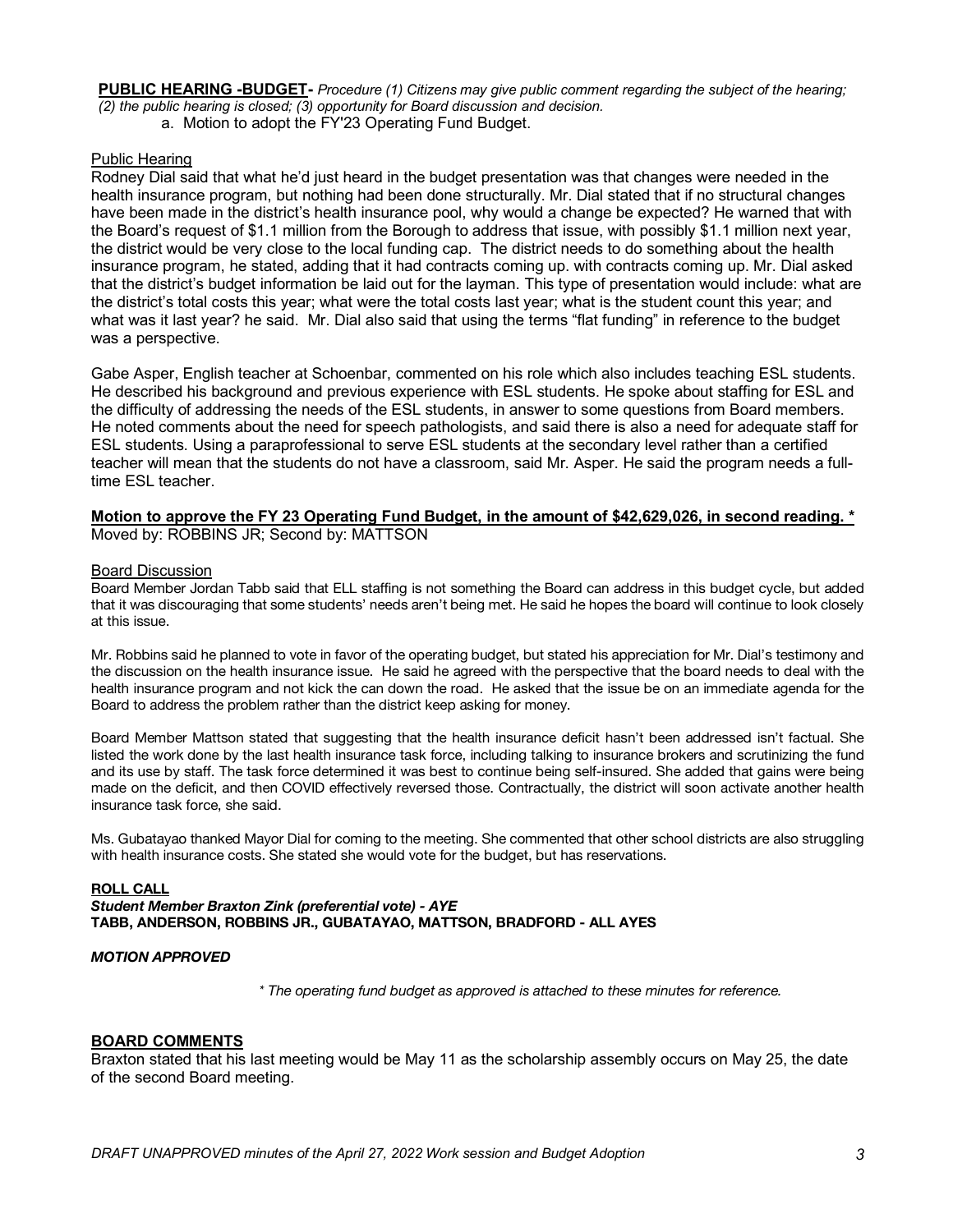Mr. Robbins addressed the subject of the tribal values document being brought up at several meetings. He said he planned to submit the subject as an agenda item for a future Board meeting so it could be discussed.

Board Member Nicole Anderson thanked staff for its work on the school district budget and for being able to answer questions on the spot.

Ms. Gubatayao thanked Business Manager Parrott for her budget presentation. She also commented on the difficulty in developing the budget without knowing the student count and its resulting revenue.

Ms. Mattson thanked Mr. Dial for coming to the meeting. She said she appreciates the consideration that the Borough gives to the district and Board when its staff attend their meetings.

Mr. Bradford said the Assembly wants to work with the Board as a team, and that its members have genuine concerns about the future of the school district and its funding.

#### **ADJOURNMENT**

With no objection to a motion to adjourn, the meeting was adjourned at 9 p.m.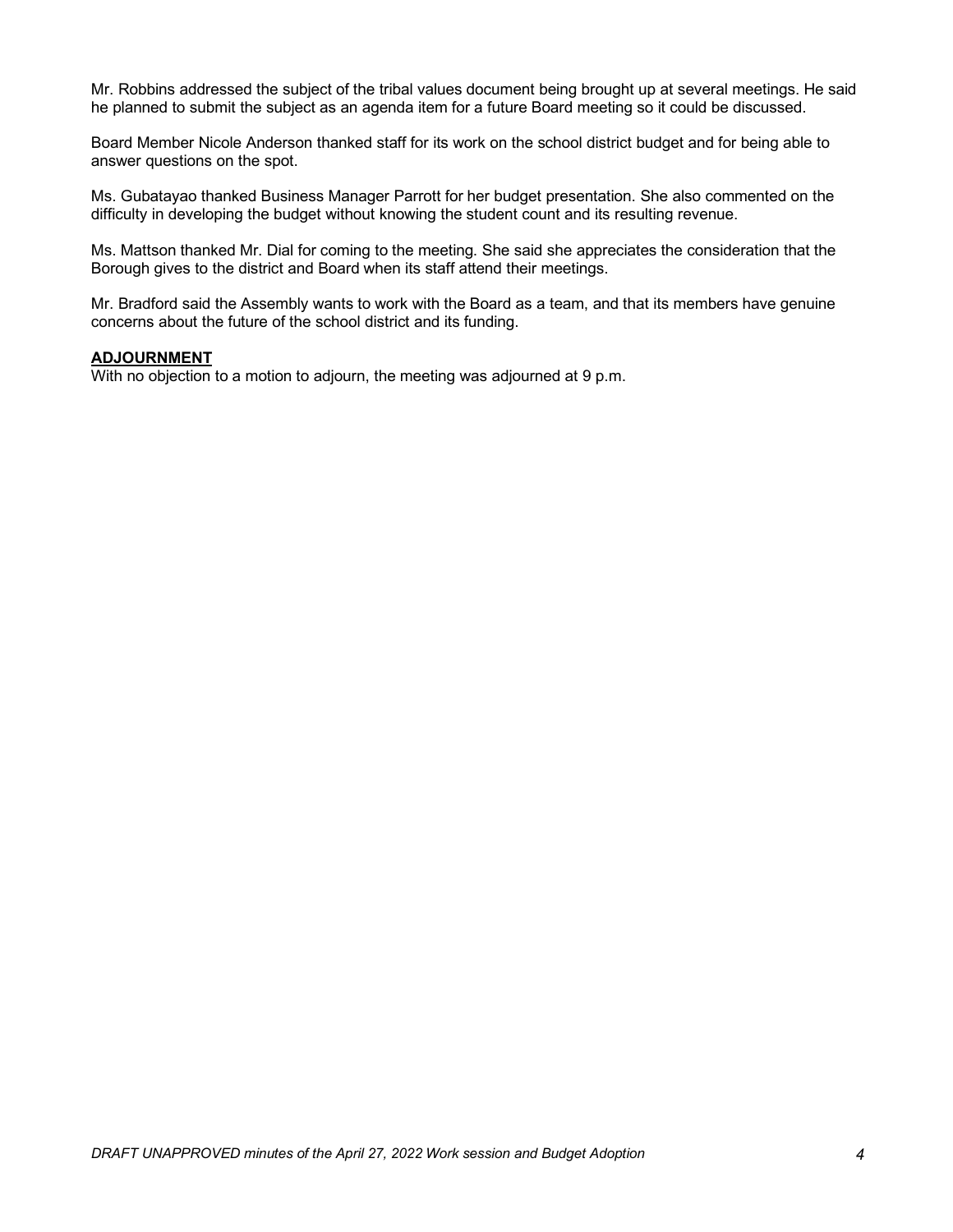| <b>OPERATING REVENUE PROJECTION</b>    | 2127.40 ADM                   | 2154 ADM              | 26.60             |  |  |  |  |
|----------------------------------------|-------------------------------|-----------------------|-------------------|--|--|--|--|
| <b>Type</b>                            | <b>FY22 Budgeted</b>          | <b>FY23 Projected</b> | <b>Difference</b> |  |  |  |  |
| <b>STATE REVENUE</b>                   | 26,038,231                    | 25,755,407            | (282, 824)        |  |  |  |  |
| <b>TRS On-Behalf</b>                   | 3,238,075                     | 2,049,224             | (1, 188, 851)     |  |  |  |  |
| <b>PERS On-Behalf</b>                  | 618,915                       | 200,567               | (418, 348)        |  |  |  |  |
| One-time supplemental aid + PFD Raffle | 9,834                         | 1,172,511             | 1,162,677         |  |  |  |  |
| <b>TOTAL</b>                           | 29,905,055                    | 29,177,709            | (727, 346)        |  |  |  |  |
|                                        |                               |                       |                   |  |  |  |  |
| <b>Borough Revenue</b>                 |                               |                       |                   |  |  |  |  |
| <b>Local Required Contribution</b>     | 5,168,904                     | 5,318,687             | 149,783           |  |  |  |  |
| <b>Discretionary Contribution</b>      | 5,339,043                     | 6,450,700             | 1,111,657         |  |  |  |  |
| In-kind Contribution                   | 273,090                       | 303,130               | 30,040            |  |  |  |  |
| <b>TOTAL</b>                           | 10,781,037                    | 12,072,517            | 1,291,480         |  |  |  |  |
|                                        |                               |                       |                   |  |  |  |  |
| <b>Federal Revenue</b>                 |                               |                       |                   |  |  |  |  |
| Medicaid                               | 20,000                        | 100,000               | 80,000            |  |  |  |  |
| <b>TOTAL</b>                           | 20,000                        | 100,000               | 80,000            |  |  |  |  |
|                                        |                               |                       |                   |  |  |  |  |
| <b>Other Revenues</b>                  |                               |                       |                   |  |  |  |  |
| Court checks, BMO rebate               | 40,000                        | 40,000                |                   |  |  |  |  |
| E-rate Program                         | 150,000                       | 120,000               | (30,000)          |  |  |  |  |
| <b>TOTAL</b>                           | 190,000                       | 160,000               | (30,000)          |  |  |  |  |
|                                        |                               |                       |                   |  |  |  |  |
| <b>CARRYOVER FUNDS - FUND BALANCE</b>  | 368,387                       | 906,628               | 538,241           |  |  |  |  |
| <b>CHARTER SCHOOLS</b>                 | 290,597                       | 212,172               | (78,425)          |  |  |  |  |
| <b>TOTAL</b>                           | 658,984                       | 1,118,800             | 459,816           |  |  |  |  |
|                                        |                               |                       |                   |  |  |  |  |
| <b>Grand Total</b>                     | 41,555,076                    | 42,629,026            | 1,073,950         |  |  |  |  |
|                                        | *Based on projected revenues. |                       |                   |  |  |  |  |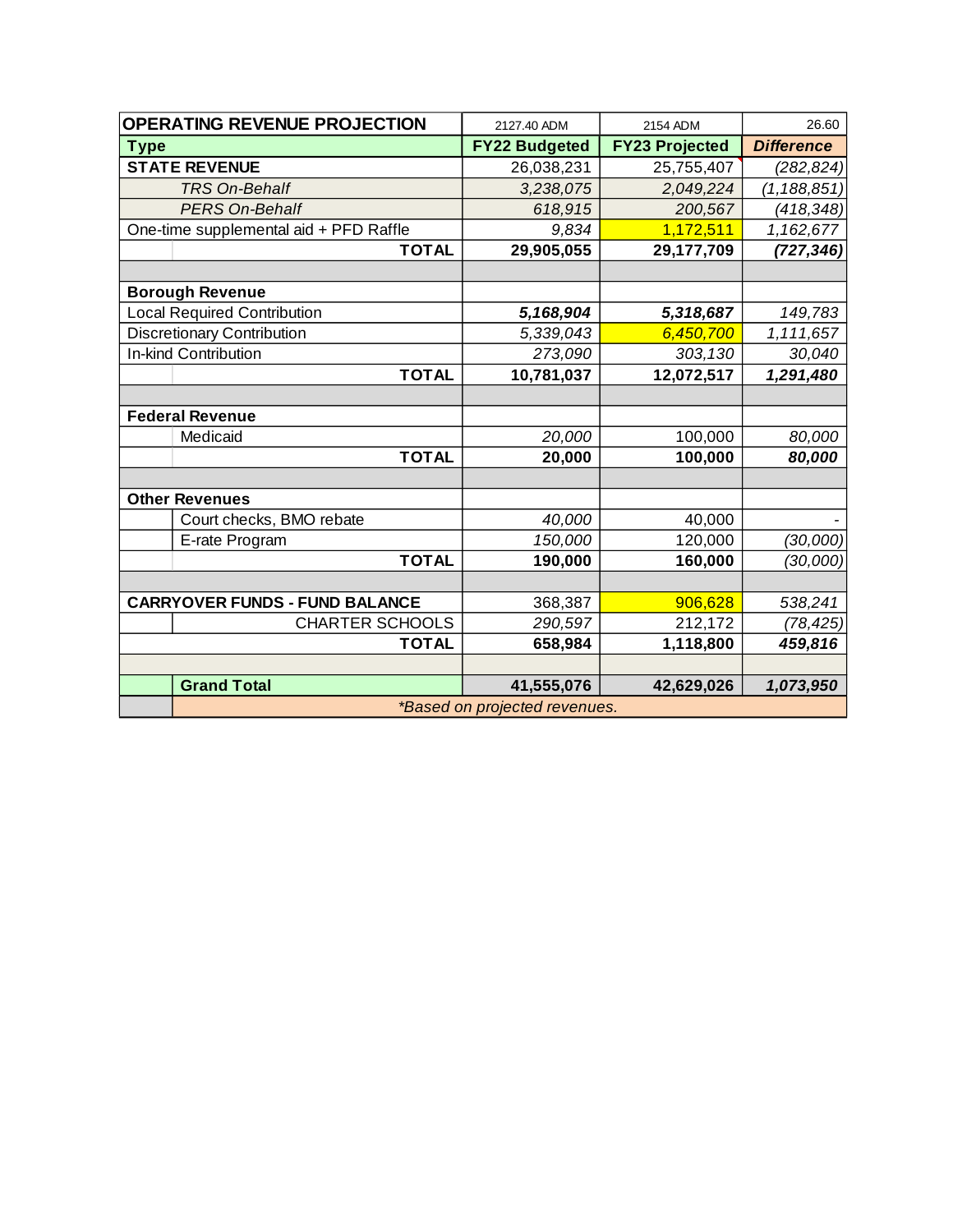|            | <b>FY23 KGBSD Operating Fund Budget</b>                              | <b>ACTUALS</b>    | <b>APPROVED</b>  | <b>PROPOSED</b>   | <b>FY22-FY23</b>  |
|------------|----------------------------------------------------------------------|-------------------|------------------|-------------------|-------------------|
| Object*    | <b>Title</b>                                                         | <b>FY21</b>       | <b>FY22</b>      | $\overline{FY23}$ | <b>Difference</b> |
|            | <b>Personnel Expenses</b>                                            |                   |                  |                   |                   |
| 311        | <b>Certificated Superintendent</b>                                   | 237,408           | 145,000          | 145,000           |                   |
| 312        | <b>Certificated Assistant Superintendent</b>                         |                   |                  | 130,000           | 130,000           |
| 313        | <b>Certificated Principal/Assistant Principal</b>                    | 1,355,227         | 1,361,007        | 1,579,391         | 218,384           |
| 314        | Certificated Director/Coordinator/Manager                            | 237,435           | 223,407          | 244,465           | 21,058            |
| 315        | <b>Certificated Teacher</b>                                          | 13,156,755        | 13,689,523       | 14,331,642        | 642,119           |
| 316<br>317 | Certificated Extra Duty Pay<br><b>Certificated Substitutes/Temps</b> | 130,054<br>13,850 | 108,000<br>5,000 | 190,000<br>5,000  | 82,000            |
| 318        | <b>Certificated Specialists</b>                                      | 246,408           | 346,709          | 366,413           | 19,704            |
| 319        | Teachers Part Year (Long-term Subs)                                  | 60,425            | 80,000           | 80,000            |                   |
| 321        | Classified Director/Coordinator/Manager                              | 394,835           | 391,224          | 397,090           | 5,866             |
| 322        | <b>Classified Specialists (Technical Staff)</b>                      | 325,839           | 322,609          | 426,814           | 104,205           |
| 323        | <b>Classified Aides/Paraprofessionals</b>                            | 3,631,767         | 3,581,004        | 3,485,494         | (95, 510)         |
| 324        | <b>Classified Support Staff</b>                                      | 1,315,817         | 1,316,731        | 1,289,004         | (27, 727)         |
| 325        | Maintenance/Custodial Staff                                          | 1,173,258         | 1,187,821        | 1,270,710         | 82,889            |
| 329        | <b>Classified Substitutes/Temps</b>                                  | 254,899           | 166,800          | 200,000           | 33,200            |
| 337        | <b>Classified Extra Duty</b>                                         | 31,618            | 34,000           | 112,500           | 78,500            |
| 338        | <b>Classified Stipend</b>                                            | 18,525            | 18,000           | 18,500            | 500               |
| 361        | Insurance-Life & Health                                              | 5,318,361         | 5,351,543        | 6,463,200         | 1,111,657         |
| 362        | Unemployment Insurance                                               | 17,927            | 29,000           | 35,000            | 6,000             |
| 363        | <b>Workers' Compensation</b>                                         | 207,465           | 225,000          | 230,000           | 5,000             |
| 364        | <b>FICA Contribution</b>                                             | 752,918           | 728,026          | 795,776           | 67,750            |
| 365        | <b>Retirement Contribution-TRS</b>                                   | 1,936,144         | 1,929,500        | 2,134,184         | 204,684           |
| 366        | <b>Retirement Contribution-PERS</b>                                  | 1,484,778         | 1,425,228        | 1,579,955         | 154,727           |
| 367        | TRS On-behalf                                                        | 2,779,639         | 3,238,075        | 2,049,224         | (1, 188, 851)     |
| 368        | PERS On-behalf                                                       | 691,625           | 618,915          | 200,367           | (418, 548)        |
| 369        | Other Employee Benefits                                              | 40,818            | 43,350           | 50,000            | 6,650             |
| 378        | <b>Educational Assistance</b>                                        | 31,256            | 24,000           | 35,200            | 11,200            |
| 379<br>390 | Physicals<br><b>Transportation Allowance</b>                         | 3,478             | 4,000<br>7,500   | 4,000<br>20,000   | 12,500            |
|            | <b>Object Group</b>                                                  | 35,848,530        | 36,600,972       | 37,868,929        | 1,267,957         |
|            | <b>Supplies and Services</b>                                         |                   |                  |                   |                   |
| 410        | Professional & Technical Services                                    | 455,910           | 386,000          | 325,000           | (61,000)          |
| 411        | <b>Staff Development Services</b>                                    |                   |                  |                   |                   |
| 412        | Auditing                                                             | 42,609            | 40,000           | 40,000            |                   |
| 413        | <b>Labor Relations Services</b>                                      | $\mathbf{r}$      |                  | 10,000            | 10,000            |
| 414        | <b>Legal Services</b>                                                | 42,876            | 40,000           | 45,000            | 5,000             |
| 416        | <b>Engineering &amp; Architectural Services</b>                      |                   |                  |                   |                   |
|            | 418   Other Professional Services                                    |                   |                  |                   |                   |
| 420        | Staff Travel 420                                                     | 1,498             | 25,000           | 30,000            | 5,000             |
| 421        | Mileage Reimbursement 420                                            | 2,513             | 4,500            | 4,500             |                   |
| 425        | <b>Student Travel</b>                                                | 4,280             |                  | 330,000           | 330,000           |
| 430        | Utilities & Telecommunications                                       | 307,702           | 280,000          | 270,000           | (10,000)          |
| 431        | Water & Sewage                                                       | 212,597           | 244,250          | 264,715           | 20,465            |
| 432        | Garbage                                                              | 98,742            | 107,400          | 115,000           | 7,600             |
| 433        | Postage                                                              | 9,191<br>423,799  | 9,300<br>459,200 | 10,000<br>459,200 | 700               |
| 436<br>438 | Electricity<br><b>Heating Fuel</b>                                   | 416,246           | 425,000          | 628,150           | 203,150           |
| 440        | <b>Other Purchased Services</b>                                      | 301,125           | 262,800          | 300,000           | 37,200            |
| 441        | Rentals and Leases                                                   | 63,200            | 175,000          | 75,000            | (100,000)         |
| 442        | <b>Building Repairs &amp; Maintenance</b>                            | 54,608            | 75,000           | 75,000            |                   |
| 443        | Equipment Repair & Maintenance                                       | 489               |                  |                   |                   |
| 445        | Insurance & Bond Premiums                                            | 518,648           | 513,090          | 525,000           | 11,910            |
| 450        | Supplies, Materials & Media                                          | 1,365,977         | 1,045,332        | 1,045,332         |                   |
| 451        | <b>Teacher Supplies</b>                                              | 54,898            | 68,400           | 71,200            | 2,800             |
| 457        | Small Tools & Equipment                                              | 126,492           | 50,000           | 50,000            |                   |
| 480        | Tuition & Stipends (Students)                                        | 63,766            | 70,000           | 75,000            | 5,000             |
| 485        | Stipends (Kanayama)                                                  |                   | 15,000           | 15,000            |                   |
| 490        | Other Expenses                                                       | 26,314            | 60,000           | 30,000            | (30,000)          |
| 491        | Dues and Fees                                                        | 26,027            | 23,000           | 42,000            | 19,000            |
| 493        | Interest                                                             |                   |                  |                   |                   |
| 495        | <b>Indirect Expense</b>                                              | (94, 481)         | (75,000)         | (75,000)          |                   |
|            | <b>Object Group</b>                                                  | 4,525,026         | 4,303,272        | 4,760,097         | 456,825           |